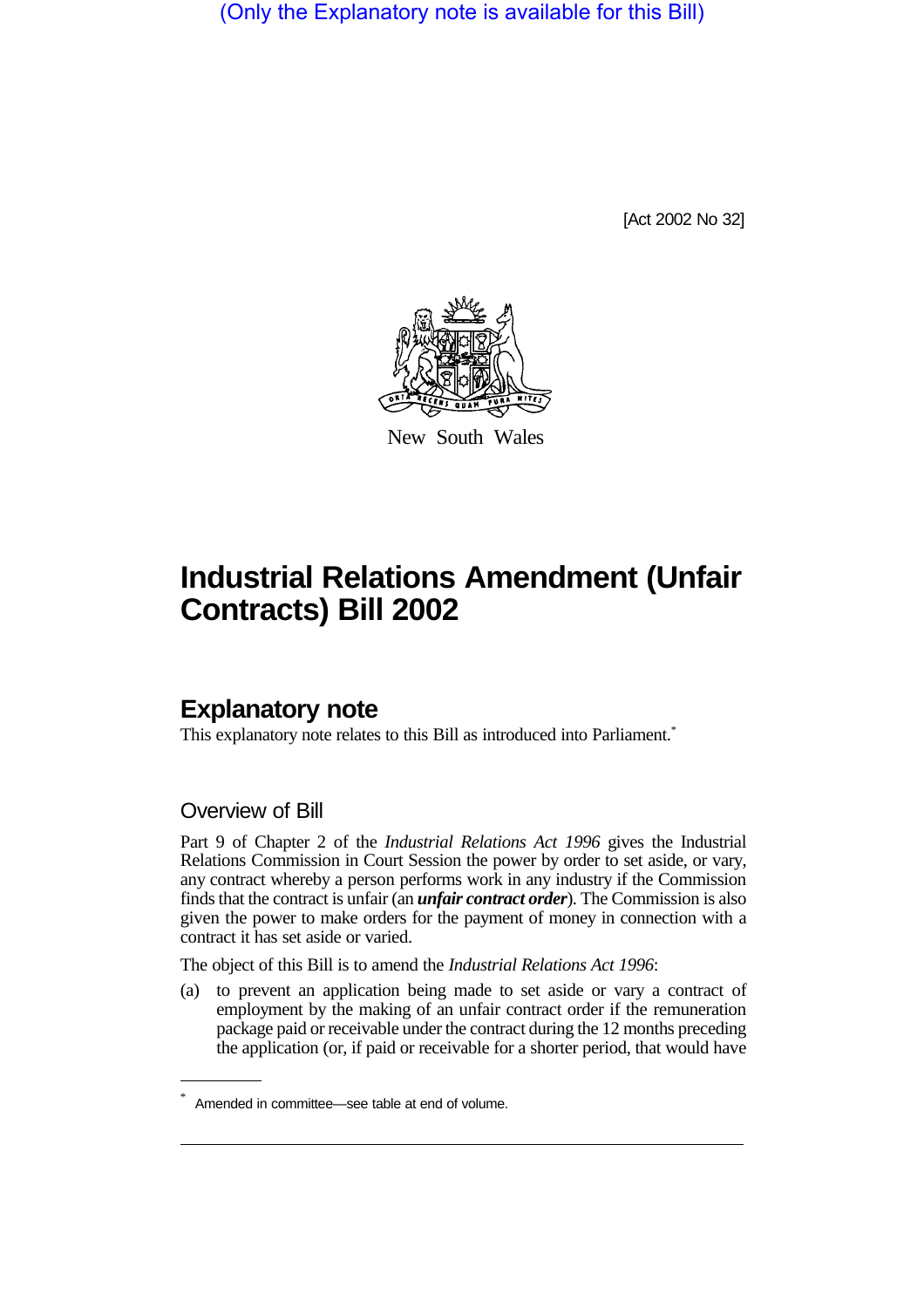Industrial Relations Amendment (Unfair Contracts) Bill 2002 [Act 2002 No 32]

Explanatory note

been paid or receivable if converted to an annual basis) exceeds \$200,000 (or a greater indexed amount), and

- (b) to prevent an application being made to set aside or vary a contract between partners in a partnership by the making of an unfair contract order, and
- (c) to require the Commission to take into account whether or not an applicant (or person on behalf of whom an application is made) took any action to mitigate loss in assessing the amount of money payable in connection with a contract that is set aside or varied by an unfair contract order, and
- (d) to require an application for an unfair contract order in relation to a contract that has been terminated to be made within a period of 12 months after termination.

### Outline of provisions

**Clause 1** sets out the name (also called the short title) of the proposed Act.

**Clause 2** provides for the commencement of the proposed Act on the date of assent.

**Clause 3** is a formal provision giving effect to the amendments to the *Industrial Relations Act 1996* set out in Schedule 1.

### **Schedule 1 Amendments**

#### **Limits on contracts in respect of which unfair contract orders can be made**

Section 106 (1) of the Principal Act confers jurisdiction on the Industrial Relations Commission to make unfair contract orders.

**Schedule 1 [2]** inserts proposed section 108A into the Principal Act.

Proposed section108A gives effect to the amendments described in paragraph (a) and (b) of the Overview.

Proposed section 108A prevents an application, or order, being made to set aside or vary a contract of employment if the remuneration package paid or receivable under the contract in the 12 months preceding the application (or, if paid or receivable for a shorter period, that would have been paid or receivable if converted to an annual basis) exceeds \$200,000 (or a greater indexed amount).

#### **Mitigation of loss**

**Schedule 1 [1]** inserts proposed section 106 (6) into the Principal Act.